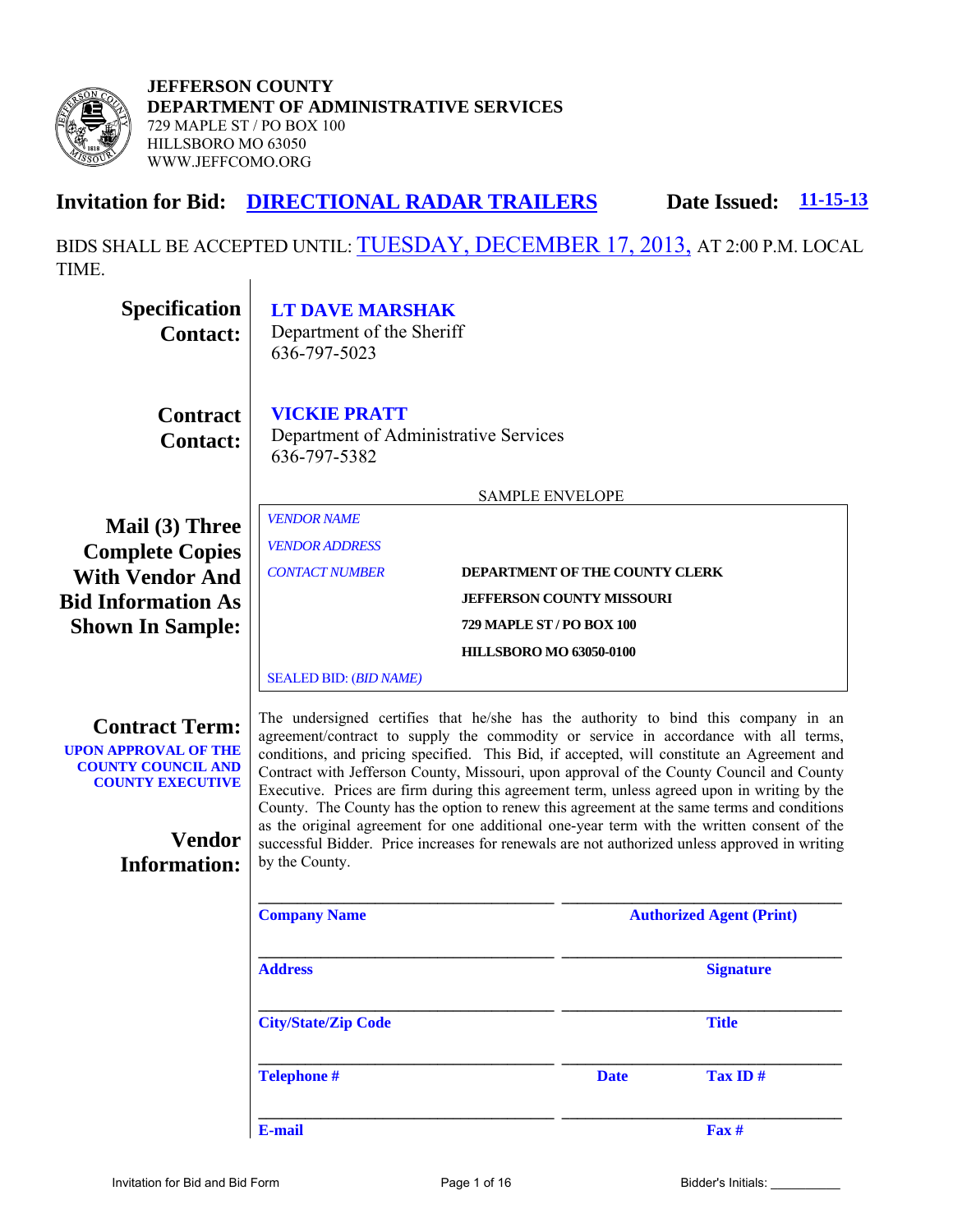# **TABLE OF CONTENTS:**

| <b>Legal Notice and Invitation for Bid</b> | Page 1  |
|--------------------------------------------|---------|
| <b>Table of Contents</b>                   | Page 2  |
| <b>Bid Requirements</b>                    | Page 3  |
| <b>Bidders Response and Contract</b>       | Page 5  |
| <b>Affidavit</b>                           | Page 9  |
| <b>Specifications</b>                      | Page 11 |

# **REQUIRED DOCUMENTS\***

**Current and valid Certificate of Insurance or binder showing required insurance coverage must be provided with each bid.** 

**(County must be added as additional insured if awarded)** 

**Bid deposits/bonds must be in the exact amount as stipulated in the bid.** 

**Proof that Bidder does not owe delinquent real or personal property in Jefferson County (tax receipts for past 3 years)** 

**Obtain receipts at http://jeffersonmo.devnetwedge.com Or** 

**A notarized affidavit stating that the applicant does not own any real or personal property in Jefferson County on company letterhead.** 

**A Notarized affidavit of work authorization and current business entity status with E-verification documentation (pages 9 & 10).** 

**Agreement to be executed by the County upon approval by the County Council and County Executive (Bidder is required to complete company information and execute signature).** 

# **\*BIDS WILL BE REJECTED IF REQUIRED DOCUMENTATION IS NOT INCLUDED OR COMPLETED**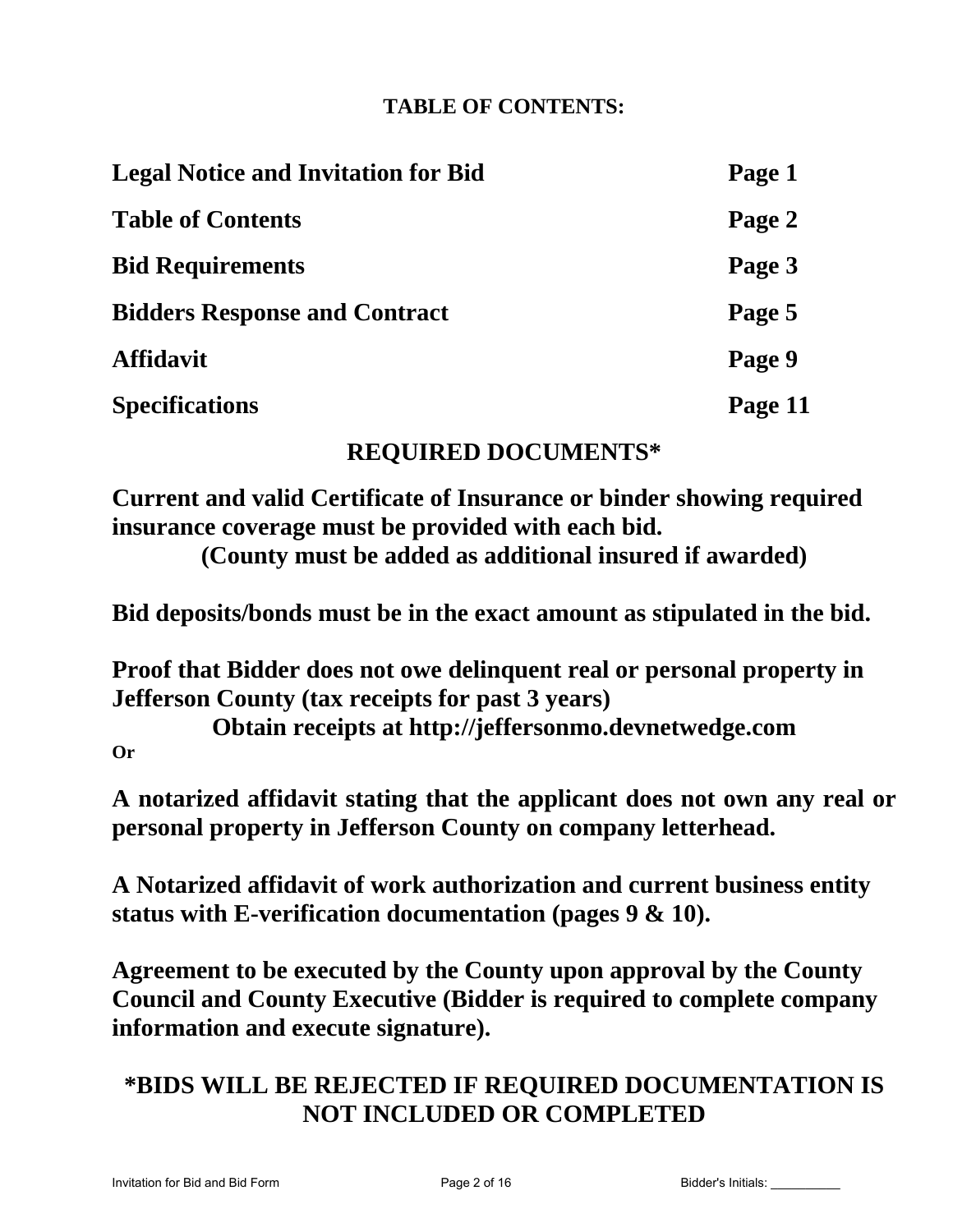#### **1.0 BID REQUIREMENTS**

## **Bidder shall initial all pages and return where the Bid Document denotes "BIDDER"S INITIALS:** "

#### **1.1 BID SUBMISSION:**

 Submit bid form in triplicate (three copies) with specification pages, if applicable. No facsimile or electronic bids shall be accepted and shall be rejected. The Vendor prior to the submission dead line as stated on page 1 must submit all bids. Late bids will not be accepted and returned to the vendor unopened. The County reserves the right to request additional written or oral information from Respondents in order to obtain clarification. A fully executed Affidavit is required by Section 285.530 RSMo and shall be submitted with the bid form. A copy of the Affidavit is attached hereto. Failure to execute the Affidavit shall result in the bid being rejected. Failure to comply with any provision, provide any required documentation, insurance forms or deposits or bonds in exact amounts or any other term or condition that is not in strict conformance shall result in the bid being rejected.

#### **1.2 BASIS OF BID AWARD:**

 Award may be made on an item-by-item basis to the lowest and best Bidder(s) or award may be made to the lowest and best bid total, whichever provides the greatest value to the County from the standpoint of suitability to purpose, quality, service, previous experience, price, ability to deliver, or any other reason deemed to be in the best interest of the County. Quantities stated herein represent an estimate for the period stated. Orders shall be placed for actual requirements as needed. The County may reject any or all bids for any reason and may waive any informality. Bids submitted from a Missouri State Contract shall include a copy of the State Contract with the bid. Bid award does not constitute an order or obligation to order by the County. The issuance of a Purchase Order Number shall be construed as acceptance of a Contract with all terms, conditions, and prices firm during the length of the agreement terms.

### **1.3 BID AWARD**:

 It is further agreed that the Contract shall not be valid and binding upon the County until approved by the County Counselor, as to legal form and is subject to the Ordinances, Resolutions and Orders of Jefferson County, Missouri, and State and Federal Law. If no Bid or Bids have been awarded by the County Council within forty-five (45) days following the opening of the bids then all bids will be deemed Rejected.

#### **1.4 BID PREPARATION:**

- 1. Bidders are responsible for examination of drawings, specifications, schedules and instructions. Failure to do so will be at the Bidder's risk.
- 2. Each Bidder shall furnish the information required by the invitation. The Bidder shall sign all required documents. All deletions and erasures shall be initialed
- 3. Alternate bids for supplies or services other than specified shall not be considered unless authorized by invitation.
- 4. Bidder shall state a definite time for delivery of goods or for performance of services unless otherwise specified in the invitation for bid.
- 5. When specified, samples must be timely submitted and at no expense to the County.
- 6. Failure to adhere to all requirements may result in the response being disqualified as non-responsive.

#### **1.5 MODIFICATION OR WITHDRAWAL OF BIDS:**

 Bids may be modified or withdrawn prior to the exact hour and date specified for receipt of bids, provided the modification or withdrawal is in writing and is delivered in the same manner as a bid submission.

#### **1.6 LATE BIDS:**

It is the responsibility of the Bidder to deliver his bid or bid modification on or before the date and time of the bid closing to the Department of the County Clerk. Bids received late will be rejected and returned unopened to the Bidder.

#### **1.7 BID DEPOSITS/BONDS:**

Bid Deposits/Bonds are not required unless specified in the specifications. Bid deposits/Bonds must be in the exact amount as stipulated in the bid.

#### **1.8 MATERIAL AVAILABILITY:**

 Bidders must accept responsibility for verification of material availability, product schedules and other pertinent data prior to submission of bid and delivery time. It is the responsibility of the Bidder to notify the County immediately if the materials specified are discontinued, replaced, or not available for an extended period of time. All materials ordered by the County, shall be as needed. A sample of materials may be requested.

#### **1.9 ALTERNATE BIDS:**

 Alternate Bids for items will be accepted except when stated "**NO SUBSTITUTIONS".** Bidders must submit complete specifications on all alternate bids with the bid form. Alternate bids without complete specifications may be rejected. Alternate bids and exceptions to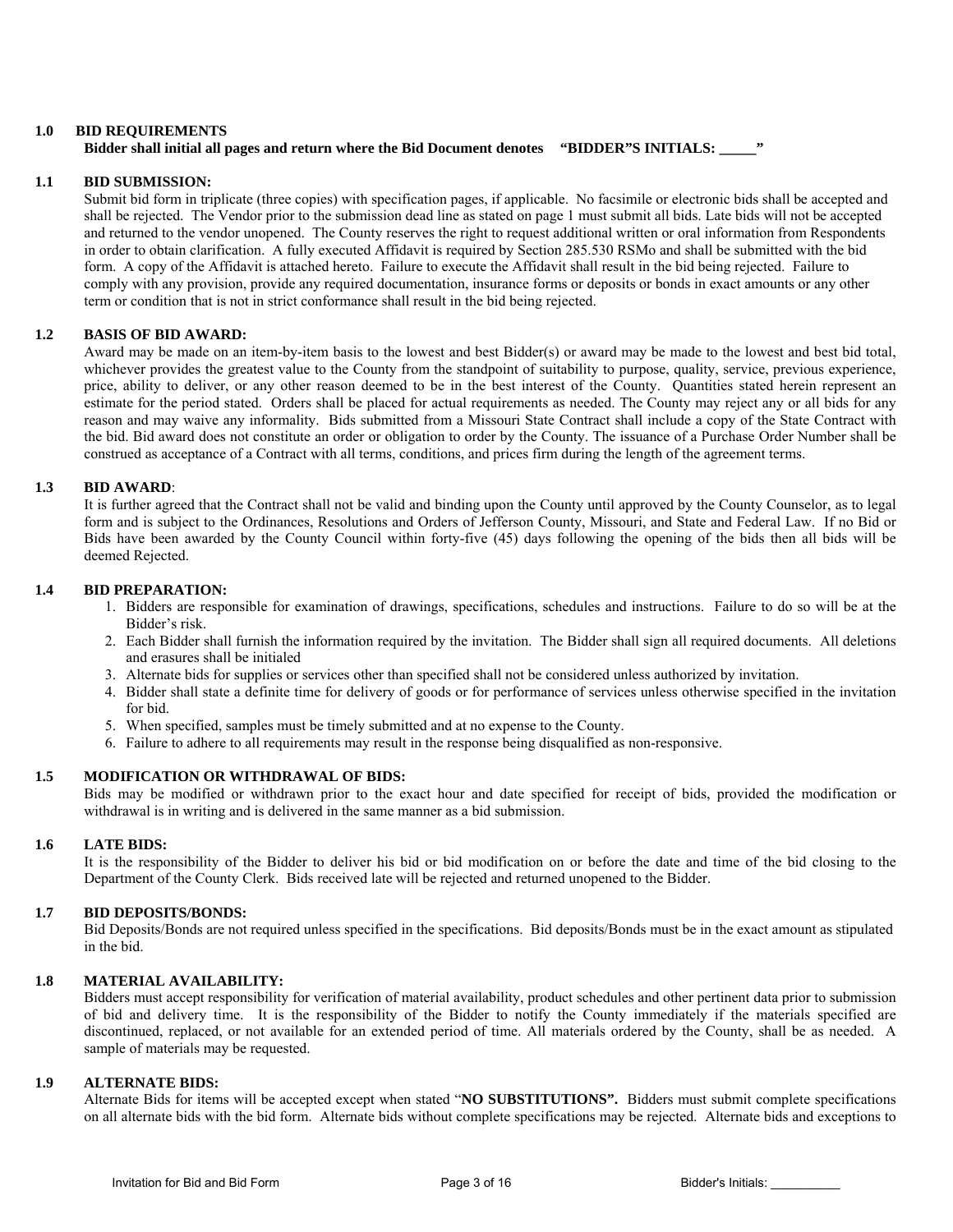bid clauses must be clearly noted on the bid form. The County may accept or reject alternate bids; whatever is most advantageous to the County.

### **1.10 INCORPORATION OF DOCUMENTS:**

 The terms of the Bid Invitation, Bid Specifications, Bid Form are and shall be incorporated into the contract as if fully setout therein. The Bid, if accepted and approved by the County Council and County Executive shall constitute the terms of a Contract or Agreement with Jefferson County, Missouri, subject to any further Amendments, Memoranda or other documents or specifications which must be set forth in writing and signed by all parties.

#### **1.11 ADDENDA:**

 Addenda to bid specifications are incorporated by reference as if fully setout herein. It is the responsibility of the vendor to insure and verify that they are in receipt of and completed all attached addenda's prior to submission of bid forms. Verification is made by contacting the Office of Contracts and Grants at (636) 797-5382, or by reviewing the County Web Site. (www.jeffcomo.org).

## **1.12 INSURANCE:**

 The Vendor/Contractor shall purchase and maintain insurance with an insurance company licensed to do business in the State of Missouri or in the state where the vendor is incorporated or otherwise licensed to do business and which shall remain, at all times during the term of any contract with the County, in full force and effect. Preference will be given to a Vendor/Contractor who provides insurance with an insurance company licensed to do business in the State of Missouri, but in any event said Vendor/Contractor shall provide said insurance at its own expense. Such insurance shall be provided as will protect the Vendor/Contractor from claims which may arise out of or result from the Vendor/Contractor's execution of the work, whether such execution be by himself, his employees, agents, or by anyone for whose acts any of them may be liable. If any such work covered by the Contract is to be performed on County owned or leased premises, the Vendor agrees to carry liability and workman's compensation insurance, satisfactory to the County, and to indemnify the County against all liability, loss, and damage arising out of any injuries to persons and property caused by the Vendor, his sub-contractors, employees or agents. The insurance coverage shall be such as to fully protect the County and the general public from any and all claims for injury and damage resulting by any actions on the part of the Vendor/Contractor or its' forces as enumerated above. All policies must name the County as an additional insured and provide for thirty (30) days written prior to any material changes or cancellation. Any disputes regarding a breach, insurance amounts, liability, coverage, lapse or otherwise shall be litigated in the Circuit Court of Jefferson County, Missouri and the same shall be incorporated into any Contract agreed to by the parties.

THE COUNTY REQUIRES A CURRENT AND VALID CERTIFICATE OF INSURANCE OR BINDER SHOWING REQUIRED INSURANCE COVERAGE MUST BE PROVIDED WITH EACH BID. JEFFERSON COUNTY MUST BE ADDED AS AN ADDITIONAL INSURED AFTER AWARD OF THE BID. ANY LAPSE IN INSURANCE COVERAGE OR CANCELLATION THEREOF BY THE CONTRACTOR OR SUB-CONTRACTORS DURING THE TERMS OF THE CONTRACT SHALL IMMEDIATELY BE DEEMED A MATERIAL BREACH UNDER THE TERMS OF ANY CONTRACT.

#### A. ( X ) Required ( ) Not Required **Comprehensive General Liability Insurance**

 The Vendor/Contractor shall maintain and keep in full force and effect during the terms of this Contract such comprehensive general liability insurance as shall protect them from claims which may arise from operations under this Contract, whether such operations be by themselves or by anyone directly or indirectly employed by them. The amounts of insurance shall be not less than \$1,000,000.00 combined single limit for any one occurrence covering both bodily injury and property damage, including accidental death.

#### B. ( X ) Required ( ) Not Required **Professional Liability Insurance**

 The Vendor/Contractor shall provide the County with proof of Professional Liability Insurance, which shall protect the County against any and all claims, which might arise as a result of the operation of the Vendor/Contractor in fulfilling the terms of this Contract during the life of the Contract. The minimum amounts of such insurance will be \$1,000,000.00. Should any work be subcontracted, these limits will also apply.

#### C. ( X ) Required ( ) Not Required **Worker's Compensation Insurance:**  per Missouri Revised Statutes Chapter 287

 The Vendor/Contractor or his sub-contractor or contractors, shall maintain and keep in force of this Contract such worker's compensation insurance limits as required by the statues of the State of Missouri and Employer's Liability with limits no less than \$500,000.00.

## **1.13 BID SUBMISSIONS**

 Bids submitted on separate forms are NOT acceptable unless specified in the Bid Document. Failure to complete bid forms to the satisfaction of the County may result in rejection of your bid. It is the responsibility of each Bidder before submitting a bid to examine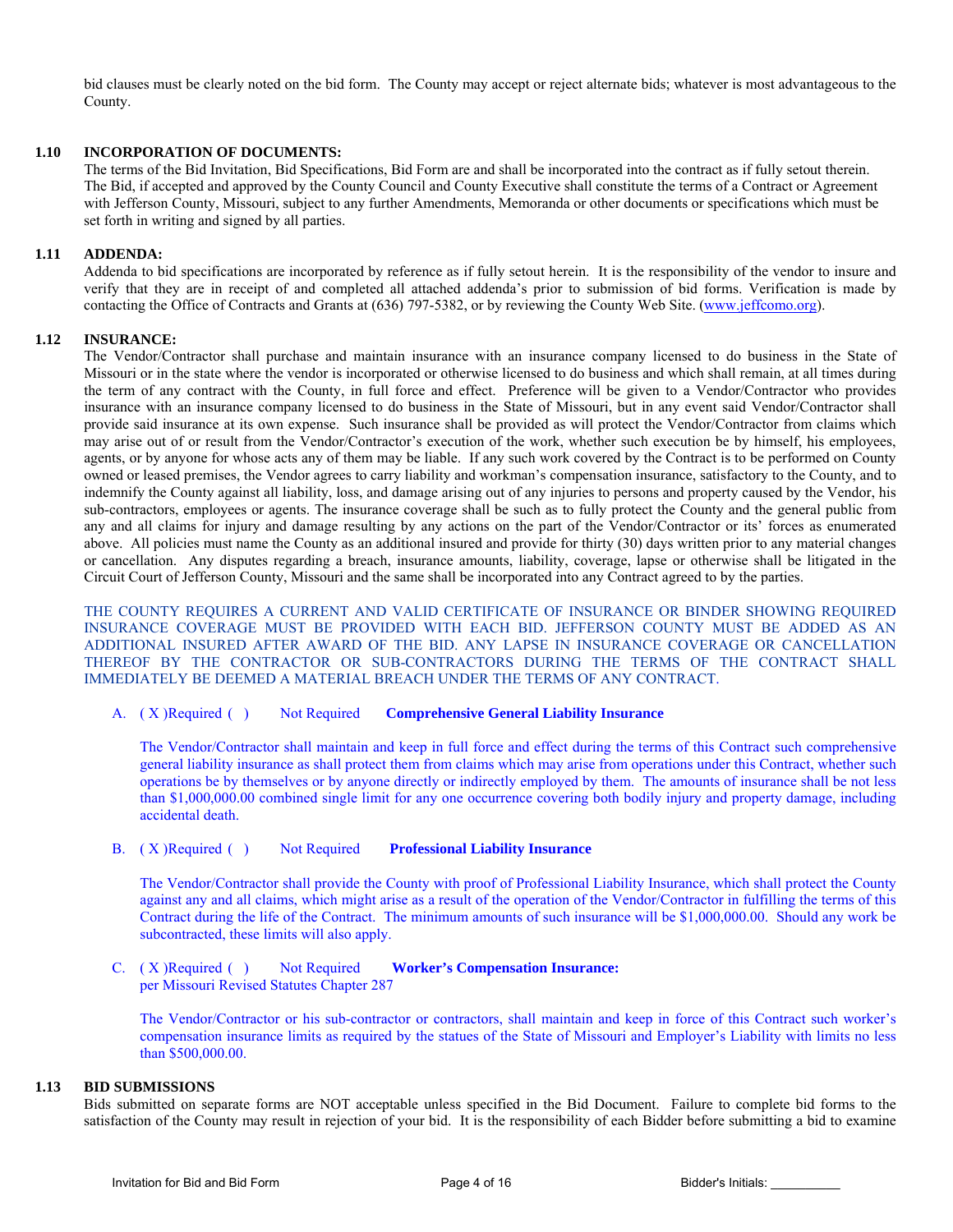ALL documents thoroughly, and request written or oral interpretation of clarifications soon after discovering any conflicts, ambiguities, errors, or omissions in the bidding documents. Request for clarification must be received prior to bid openings.

#### **1.14 BID OPENINGS**

 Bids will be publicly opened and read aloud at the time indicated on page 1. The Bidders and the public are invited but not required to attend the formal opening of the bids. No decisions relating to the award of a contract or agreement will be made at the opening.

#### **1.15 BID TABULATIONS**

 Bid Tabulations are not available for 5 to 7 business days following the Bid Opening. Bid submissions are open for public review at the time of the Bid Opening. Bid tabulations are posted on the County's web-site address, www.jeffcomo.org. **NO COPIES** of bid tabulations are sent to vendors.

#### **2.0 BID RESPONSE AND CONTRACT**

#### **2.1 BIDDER REPRESENTATIONS:**

The Bidder, by executing the Bid form certifies that:

- A. The bid complies with Invitation for Bid form and Bid Specifications.
- B. Bidder is not debarred or suspended from participation in Federal Assistance programs.

#### **2.2 TAXES:**

No bid or proposal shall be awarded by Jefferson County unless the prospective Bidder provides proof that the Bidder does not owe delinquent real or personal property taxes to Jefferson County. The prospective Bidder is required to provide proof in the form of an original paid tax receipt issued by the Jefferson County Collector or a verified affidavit stating that the applicant does not own any real or personal property in Jefferson County. Tax receipts for the past 3 years are required and may be obtained at http://jeffersonmo.devnetwedge.com/ or a notarized affidavit stating that the applicant does not own any real or personal property in Jefferson County on company letterhead.

 **Section 135.040 of the Jefferson County Code of Ordinances (Ord. No. 10-0411) requires that no bid or proposal shall be awarded by Jefferson County unless the prospective Bidder provides proof that the Bidder does not owe delinquent real or personal property, or that the Bidder does not own any real or personal property in Jefferson County. All delinquent real or personal property taxes shall be paid, in-full, prior to the award of any bid, or proof shall be provided that the Bidder does not own any real or personal property in Jefferson County prior to the award of any bid. Jefferson County considers that the failure to pay any and all real or personal property taxes due Jefferson County, Missouri, the failure to report all real or personal property owned, held or used in Jefferson County, the failure to provide proof thereof, and/or the failure to keep said tax bills current shall be deemed a material breach of the contract and will subject the contract to immediate cancellation. All taxes, due and owing, must be paid in full at the time the bid is awarded by Jefferson County and remain paid during the entire term of the contract unless the prospective Bidder provides proof that the Bidder does not own real or personal property in Jefferson County. This requirement shall not apply to the award of bids for projects which are funded in whole or in part by Federal funds.** 

#### **2.3 CERTIFICATION OF INDEPENDENT PRICE DETERMINATION:**

- A. The prices in the bid shall be independently determined, without consultation, communication, or agreement for the purpose of restricting competition as to any matter relating to price with any Bidder or other person.
- B. Unless otherwise required by law, the prices shall not have been knowingly disclosed by the Bidder prior to opening.
- C. No attempt has been made or will be made by the Bidder to induce any other person or firm to submit or not to submit a bid.

#### **2.4 PRICE:**

 The price(s) specified in this bid shall be firm and not subject to contingency or reservation. If the Vendor fails to honor stated prices as submitted in the Bid Form or Contract, the County reserves the right to obtain the same items from the next lower vendor who submitted a bid price for the item. The original vendor shall be responsible for the difference in price and required to make restitution to the County for the difference in price. The Bidder represents prices specified in the bid do not exceed current selling price for the same or substantially similar good or service, and are the same as or lower than other prices charged to the Bidder's most favored customer. In the event the stated prices are determined to be higher than the prices for which Supplier has sold the items, or services, to others, this contract price shall be reduced accordingly. **Bid prices are ALL INCLUSIVE: (Shipping, Handling, Delivery, and Assembly to locations specified by the County). Prices shall be firm for ALL County departments and locations for term of the agreement**.

## **2.5 MISSOURI DOMESTIC PRODUCT PROCUREMENTACT:**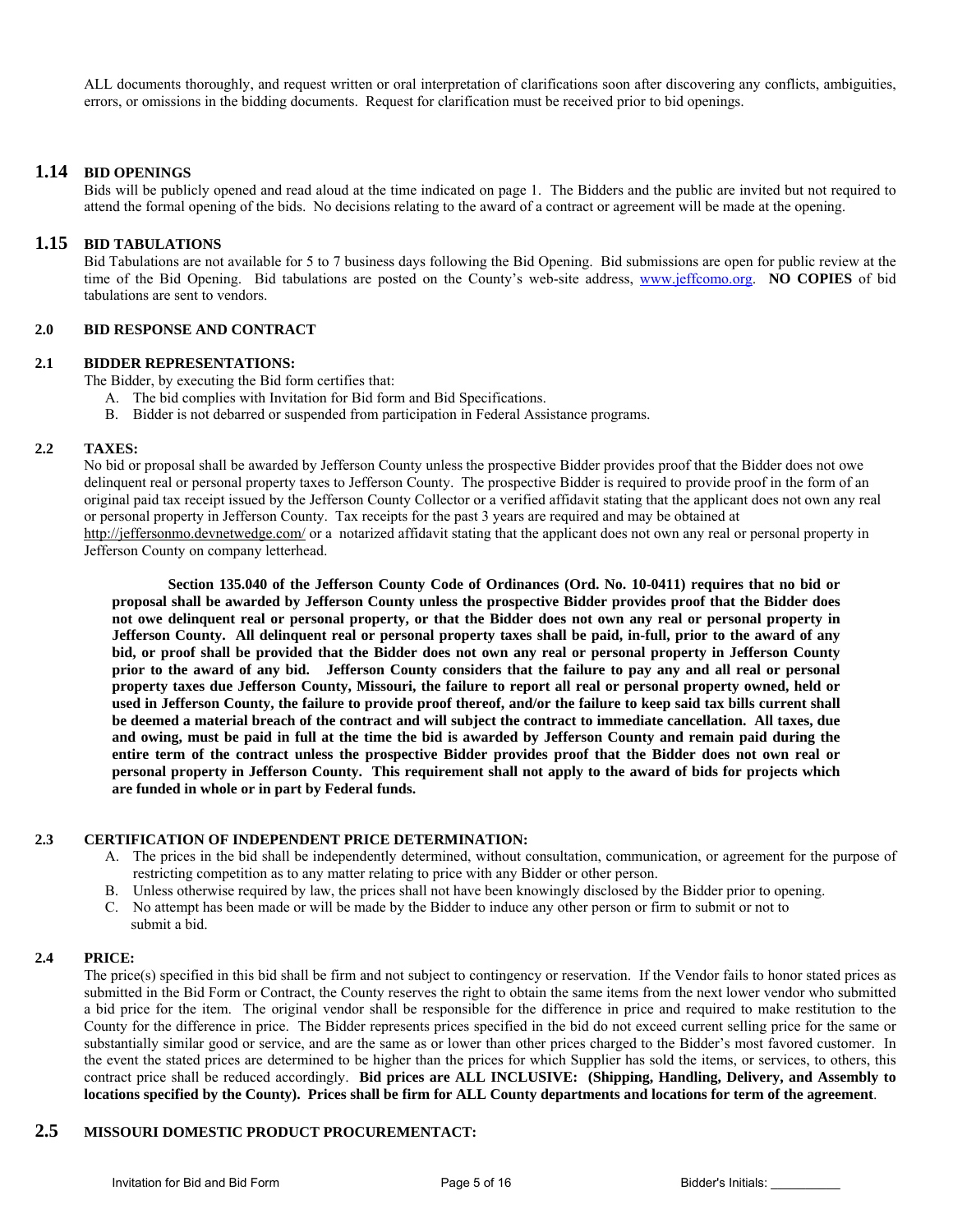Bidder represents that the goods provided comply with Sections 34.350 to 34.359, RSMo, known as the Domestic Product Procurement Act. The Act encourages the purchase of products manufactured or produced in the United States, State of Missouri, and Jefferson County, Missouri. Bidder shall include proof of compliance with the Act with the bid when requested.

#### **2.6 NON-EXCLUSIVE AGREEMENT:**

 The contractor shall understand and agree that the contract shall not be construed as an exclusive agreement and further agrees that the County may secure identical and/or similar services or products from other sources at anytime in conjunction with or in replacement of the contractor's services.

#### **2.7 DEFINITIONS:**

- A. The term "County" means the Jefferson County, Missouri and its designated representatives.
- B. The term "Vendor" means Supplier, Contractor, and Seller and includes designated representatives.
- C. The term "IFB" means Invitation for Bid.
- D. The term "Agreement/Contract means Binding Agreement, Contract, Request for Purchase, Order.

#### **2.8 INSPECTION, ACCEPTANCE AND APPROVALS:**

 Goods shall at all times and places, including the period of manufacture, are subject to inspection and test by County. County will accept or give notice of rejection of goods delivered within a reasonable time after receipt. Acceptance shall not waive any warranty. All goods supplied are subject to final inspection and acceptance by County notwithstanding payment, prior inspections or approvals. County may require prompt replacement or correction of rejected goods at Supplier's expense, including a reduction in price for rejected goods. Supplier shall not resubmit rejected goods to County without prior written approval and instructions from County. In addition, Supplier shall identify resubmitted goods as previously rejected. Supplier shall provide and maintain a quality assurance and control system acceptable to County.

#### **2.9 WARRANTY:**

 Unless otherwise agreed to in writing by the parties, Supplier warrants that items ordered to specifications will conform thereto and to any drawings, samples or other descriptions furnished or adopted by County, or, if not ordered to specifications will be fit and sufficient for the purpose intended, and that all items will be new, merchantable, of good material and workmanship, and free from defect. Such warranties, together with Supplier's service warranties and guarantees, if any, shall survive inspection, test, acceptance of, and payment for the items and shall run to County and its assigns. Except for latent defects, the County shall give notice of any nonconformity to the Supplier within one (1) year after acceptance. County may return for credit or require prompt correction or replacement of the defective or non-conforming goods or have the defective good corrected or replaced at Supplier's expense. Return to Supplier of any defective or non-conforming goods and delivery to County of any corrected or replaced goods shall be at Supplier's expense. Defective or nonconforming items shall not be corrected or replaced without written authorization by County. Goods required to be corrected or replaced shall be subject to the provisions of this clause and the clause hereof entitled "Inspection, Acceptance and Approvals" in the same manner and to the same extent as goods originally delivered under this contract.

#### **2.10 PAYMENT:**

 County will pay Supplier for goods upon delivery to, submission of certified invoices with attached tipping fee receipts and acceptance. The County will not be responsible for articles or services furnished without a purchase order. Price is tax-exempt.

#### **2.11 CHANGE ORDER:**

 County may make changes within the general scope of this contract. If any such changes cause an increase or decrease in the cost of or the time required for the performance of any part of the work, whether changed or not changed by any such order, an equitable adjustment shall be made in the price or delivery schedule or both, and any change order shall be in writing. Any claim by a Supplier for adjustment under this clause shall be asserted within fifteen (15) days from the date of receipt of this written order directing the change, provided, however, County, if it decides that the facts justify such action, may receive and act upon such claim asserted at any time prior to final payment.

#### **2.12 DELIVERIES:**

 Deliveries shall be made in strict accordance with any delivery schedule contained in the bid specification or contract and in the exact quantity ordered. Failure to adhere to delivery schedule is reason for termination in accordance with the "termination" clause. Deliveries are to be made at locations specified by the County at time of Order.

### **2.13 RESPONSIBILITY FOR SUPPLIES:**

 Pursuant to Section 290.560 RSMo, Supplier/Contractor shall employ only Missouri laborers and laborers from nonrestrictive states except that other laborers may be used when Missouri laborers or laborers from nonrestrictive states are not available, or are incapable of performing the particular type of work involved, if so certified by the contractor and approved by the County. Except as otherwise provided, Supplier shall be responsible and bear all risks for loss and damage to goods until delivery at County's facilities, regardless of F.O.B. point, point of inspection or acceptance; and if the goods are rejected.

### **2.14 SUBCONTRACTS:**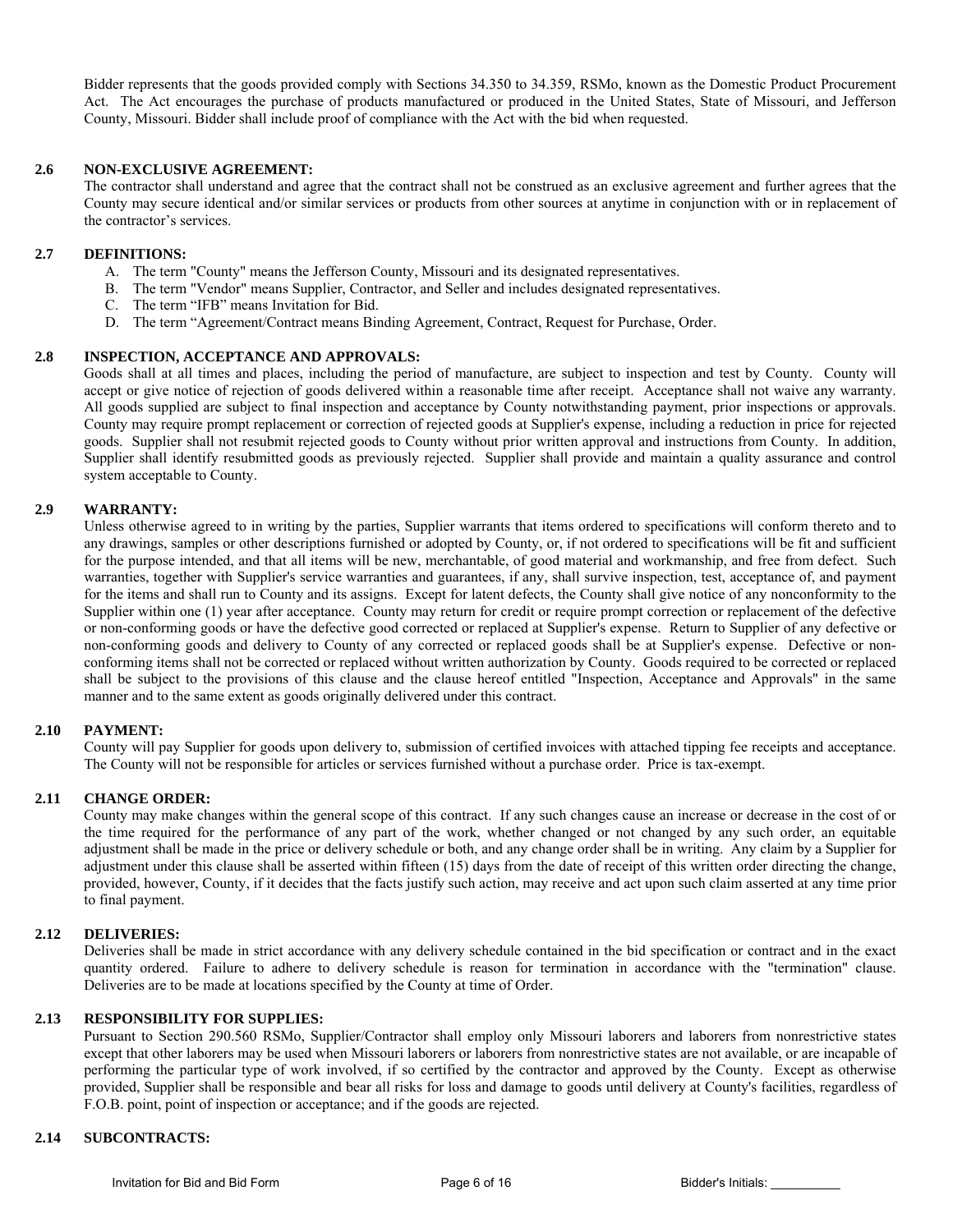Supplier shall not enter into any subcontract(s) in excess of \$25,000 or 20% of this contract price; whichever is less, for any goods without County's prior written approval.

#### **2.15 CHOICE OF LAW:**

 This bid and contract shall be governed and interpreted according to the laws of the State of Missouri. Venue for any court action shall be in Jefferson County, Missouri.

#### **2.16 TERMINATION:**

- A. General: Performance of work may be terminated by the County in whole, or from time to time in part, whenever County shall determine that such termination is in the best interests of County with a thirty (30) day written notice. The Vendor may terminate the Agreement/Contract upon a sixty (60) day prior notice in writing. In the event of any termination of the Agreement/Contract by the Vendor, the County may purchase such supplies and/or services similar to those terminated and for the duration of the Agreement/Contract period the Vendor will be liable for all costs in excess of the established contract pricing.
- B. Bankruptcy or Insolvency: In the event bankruptcy proceedings are commenced by or against Supplier or under any provisions of the United States Bankruptcy Act or for the appointment of a receiver or trustee or a general assignment for the benefit of creditors of either party, County shall be entitled to terminate without further cost or liability. The County may cancel the Agreement/Contract or affirm the Contract and hold the Vendor responsible for damages.
- C. **Section 135.040 of the Jefferson County Code of Ordinances (Ord. No. 10-0411) requires that no bid or proposal shall be awarded by Jefferson County unless the prospective Bidder provides proof that the Bidder does not owe delinquent real or personal property, or that the Bidder does not own any real or personal property in Jefferson County. All delinquent real or personal property taxes shall be paid, in-full, prior to the award of any bid, or proof shall be provided that the Bidder does not own any real or personal property in Jefferson County prior to the award of any bid. Jefferson County considers that the failure to pay any and all real or personal property taxes due Jefferson County, Missouri, the failure to report all real or personal property owned, held or used in Jefferson County, the failure to provide proof thereof, and/or the failure to keep said tax bills current shall be deemed a material breach of the contract and will subject the contract to immediate cancellation. All taxes, due and owing, must be paid in full at the time the bid is awarded by Jefferson County and remain paid during the entire term of the contract unless the prospective Bidder provides proof that the Bidder does not own real or personal property in Jefferson County. This requirement shall not apply to the award of bids for projects which are funded in whole or in part by Federal funds.**
- D. Default: County may terminate the whole Contract or any part in either of the following circumstances:

D-1. If supplier fails to deliver the items required by the contract within the time specified; or

- D-2. If supplier fails to perform any of the other provisions of the contract, or so fails to make progress as to endanger performance of the contract in accordance with its terms, and in either of these two circumstances does not cure such failure within a period of ten (10) days after notice from County specifying such failure. In the event of termination under subparagraph 1, County shall have the right to procure, on such terms and in such manner as it may deem appropriate, items similar to those terminated, and to recover from Supplier the excess cost for such similar items provided, however, Supplier shall not be liable for such excess costs where the failure upon which the termination is based has arisen out of causes beyond the control of Supplier and without the fault or negligence of Supplier. Such causes shall be deemed to include fires, floods, earthquakes, strikes, and acts of the public enemy. The rights of County provided in subparagraph 1 shall be in addition to any other rights provided by law or the contract.
- D-3. In the event of the Supplier's non-compliance with the provisions as set forth, this Contract may be cancelled, terminated or suspended in whole or in part and the supplier may be declared ineligible for further County contracts. The rights and remedies of the County provided in this paragraph shall not be exclusive but are in addition to any remedies provided in this Contract or as provided for by law.

#### **2.17 NOTICE AND SERVICE THEREOF:**

 Any notice from the County shall be in writing and considered delivered and the service thereof completed when said notice is posted, by certified or regular mail, to the Supplier, at the address stated on the bid form.

#### **2.18 CONTRACT TERM:**

 Performance shall be governed solely by the terms and conditions as set forth in the Invitation for Bid, Bid Specifications, Bid Form and the Contract notwithstanding any language contained on any invoice, shipping order, bill of lading or other document furnished the Seller at any time and the acceptance by the County for any goods furnished.

#### **2.19 COMPLIANCE WITH APPLICABLE LAWS:**

 Supplier warrants it has complied with all applicable laws, rules and ordinances of the United States, Missouri or any other Governmental authority or agency in the manufacture or sale of the goods, including but not limited to all provisions of the Fair Labor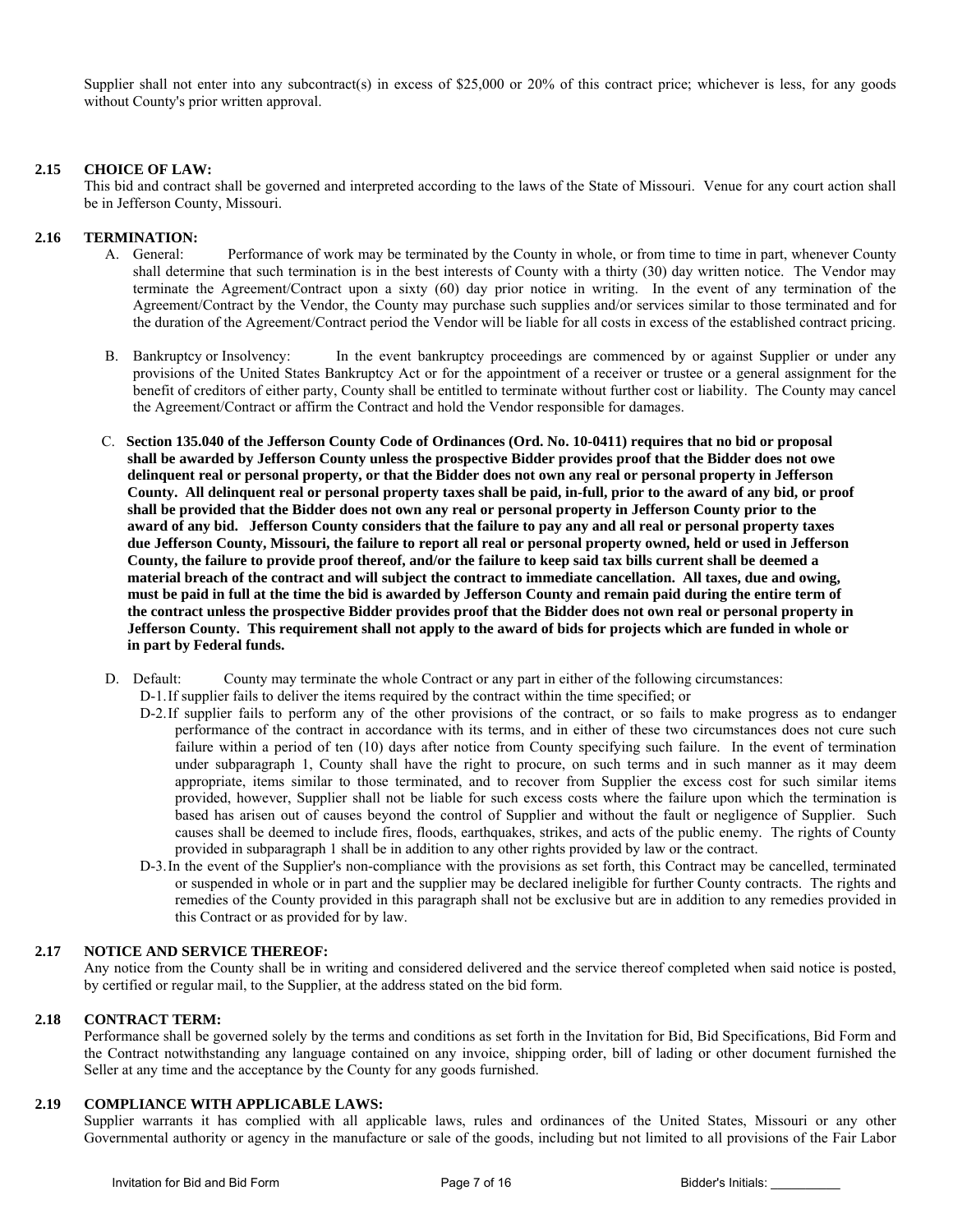Standards Act of 1938, as amended, including provisions of the Home Rule Charter of Jefferson County, Missouri requiring all workers performing work under any contract with Jefferson County be paid a wage that is at least the prevailing hourly rate of wages for work of a similar character in Jefferson County.

#### **2.20 ACTS OF GOD:**

 No party shall be liable for delays, nor defaults due to Acts of God or the public enemy, riots, strikes, fires, explosions, accidents, governmental actions of any kind or any other causes of a similar character beyond its control and without its fault or negligence.

#### **2.21 SELLER'S INVOICES:**

 Invoices shall contain the following information. Contract number (if any), Purchase Order Number, Item number, contract description of goods or services, sizes, quantities, unit prices and extended totals. Invoices for and inquiries regarding payment should be addressed to the County Accounts Payable Clerk.

#### **2.22 APPROVAL:**

 It is agreed the acceptance of a Bid shall not be valid and binding upon the County until approved by the County Purchasing Agent, County Council, and the County Counselor.

#### **2.23 RENEWAL OPTION:**

 The County reserves the right to negotiate the contract for one (1) additional one-year term with the written consent of the awarded vendor. If the contractor/vendor requests an increase in compensation for any renewal period, the vendor shall notify the Office of Contracts and Grants no less than 60 days prior to the end of the contract period. The County shall notify the Vendor of the intent to exercise the renewal option. However, failure to notify the Vendor does not waive the County's right to exercise the renewal option.

Indicate: [ ] Individual: [ ] Partnership: [ ] Corporation.

#### **2.24 INDIVIDUAL, PARTNERSHIPS, CORPORATIONS:**

Incorporated in the State of

#### **2.25 LITIGATION:**

This agreement shall be interpreted under the laws of the State of Missouri. Any disagreements, questions, controversies, litigation or other causes of action whatsoever arising from or under the terms of this agreement shall be resolved in the trial courts of 23rd Judicial Circuit Court of the State of Missouri-Hillsboro, Missouri.

**2.26 LANGUAGE:** Bids and all related documents will only be accepted in the English Language.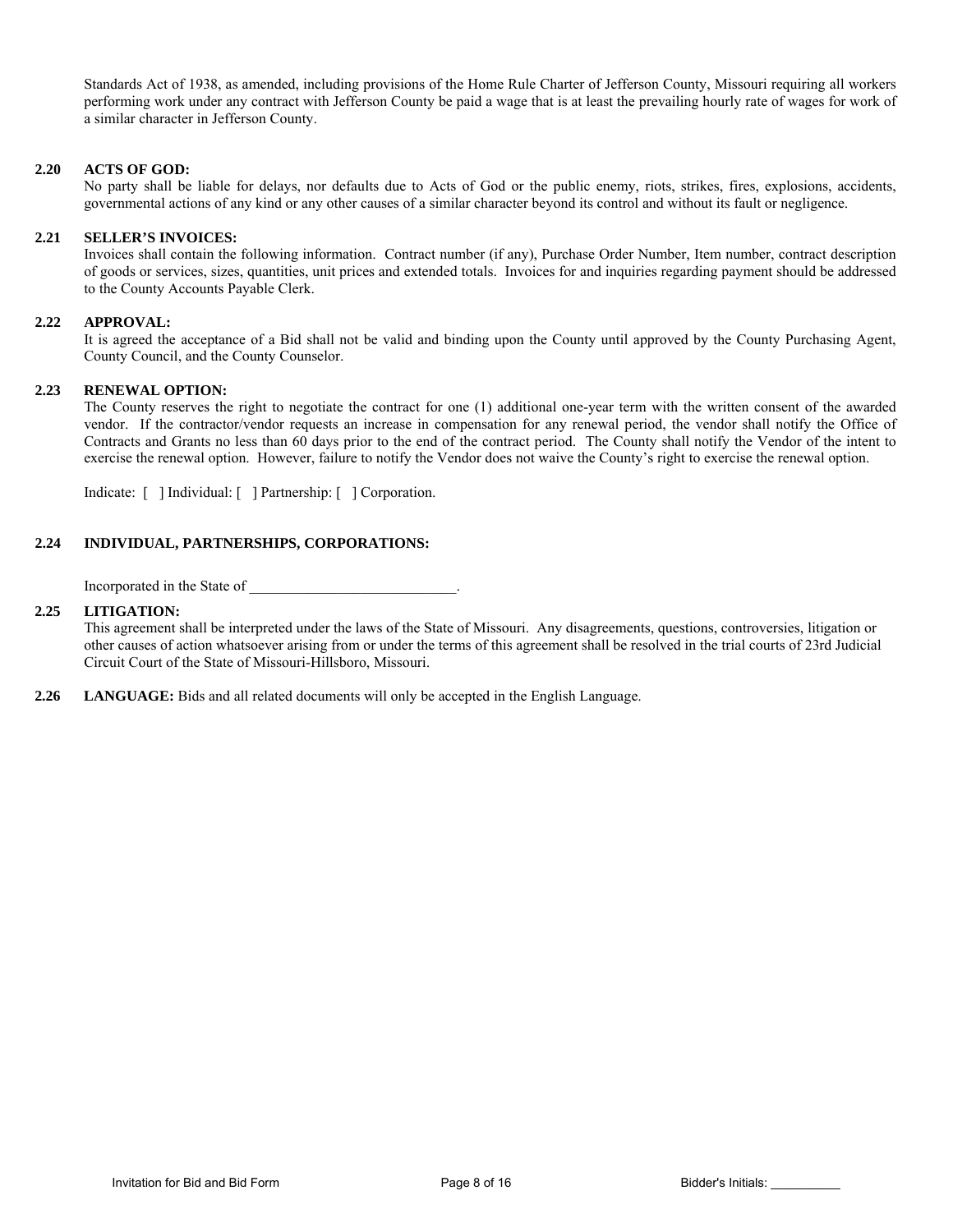# **AFFIDAVIT OF WORK AUTHORIZATION**

The grantee, sub grantee, contractor or subcontractor who meets the section 285.525, RSMo definition of a business entity must complete and return the following Affidavit of Work Authorization.

Comes now Comes now (Name of Business Entity Authorized Representative) as \_\_\_\_\_\_\_\_\_\_\_\_\_\_\_\_\_\_\_\_\_\_\_\_\_\_\_\_\_\_\_\_\_\_ ( Position/Title) first being duly sworn on my oath, affirm \_\_\_\_\_\_\_\_\_\_\_\_\_\_\_\_\_\_\_\_\_\_\_\_\_\_\_\_\_\_\_ (Business Entity Name) is enrolled and will continue to participate in the E-Verify federal work authorization program with respect to employees hired after enrollment in the program who are proposed to work in connection with the services related to (Bid/Grant/Subgrant/Contract/Subcontract) for the duration of the grant, subgrant, contractor, or subcontractor, if awarded in accordance with subsection 2 of section 285.530, RSMo. I also affirm that \_\_\_\_\_\_\_\_\_\_\_\_\_\_\_\_\_\_\_\_\_\_\_\_\_\_\_\_ (Business Entity Name) does not and will not knowingly employ a person who is an unauthorized alien in connection with the contracted services related to \_\_\_\_\_\_\_\_\_\_\_\_\_\_\_\_\_\_\_\_\_\_\_\_\_\_\_\_\_\_\_\_\_\_\_\_\_\_ (Bid/Grant/Subgrant/Contract/Subcontract) for the duration of the grant, subgrant, contract, or subcontract, if awarded.

*In Affirmation thereof, the facts stated above are true and correct. (The undersigned understands that false statements made in this filing are subject to the penalties provided under section 575.040, RSMo.)* 

| Authorized Representative's Signature                                                                | <b>Printed Name</b> |                              |
|------------------------------------------------------------------------------------------------------|---------------------|------------------------------|
| Title                                                                                                | Date                |                              |
| Subscribed and sworn to before me this                                                               | (DAY)               | I am<br>(MONTH, YEAR)        |
| commissioned as a notary public within the County of $\frac{1}{N_{\text{NME OF COUNTY}}}$ , State of |                     |                              |
|                                                                                                      |                     | and my commission expires on |
| (NAME OF STATE)                                                                                      |                     | (DATE)                       |
| Signature of Notary                                                                                  | Date                |                              |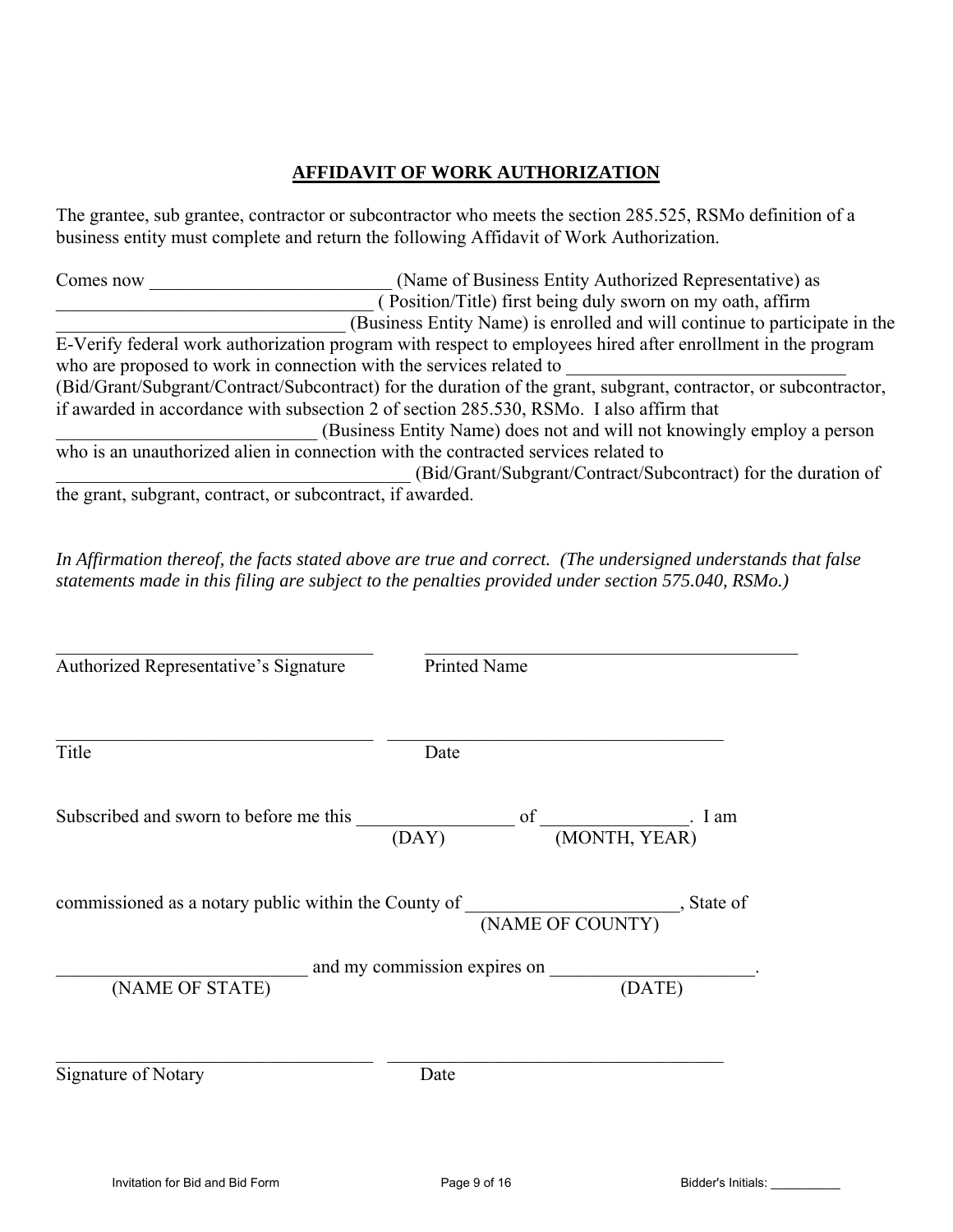## **AFFIDAVIT OF WORK AUTHORIZATION**

(Continued)

# **CURRENT BUSINESS ENTITY STATUS**

I certify that **I** certify that **I** certify that **I** certify that **I** certify that **I** certify that **I** certify that **I** certify that **I** certify that **I** certify that **I** certify that **I** certify that **I** certify that **I** entity as defined in section 285.525, RSMo pertaining to section 285.530, RSMo as stated above.

 $\mathcal{L}_\text{max} = \frac{1}{2} \sum_{i=1}^n \mathcal{L}_\text{max}(\mathbf{z}_i - \mathbf{z}_i)$ 

 $\mathcal{L}_\mathcal{L} = \mathcal{L}_\mathcal{L} = \mathcal{L}_\mathcal{L} = \mathcal{L}_\mathcal{L} = \mathcal{L}_\mathcal{L} = \mathcal{L}_\mathcal{L} = \mathcal{L}_\mathcal{L} = \mathcal{L}_\mathcal{L} = \mathcal{L}_\mathcal{L} = \mathcal{L}_\mathcal{L} = \mathcal{L}_\mathcal{L} = \mathcal{L}_\mathcal{L} = \mathcal{L}_\mathcal{L} = \mathcal{L}_\mathcal{L} = \mathcal{L}_\mathcal{L} = \mathcal{L}_\mathcal{L} = \mathcal{L}_\mathcal{L}$ 

 Authorized Business Entity Authorized Business Entity Representative's Name Representative's Signature (Please Print)

Business Entity Name Date

As a business entity, the grantee, sub grantee, contractor, or subcontractor must perform/provide the following. The grantee, sub grantee, contractor, or subcontractor shall check each to verify completion/submission:

□ Enroll and participate in the E-Verify federal work authorization program (Website: http://www.dhs.gov/e-verify; Phone: 888-464-4218: Email: e-verify@dhs.gov) with respect to the employees hired after enrollment in the program who are proposed to work in connection with the services required herein;

AND

□ Provide documentation affirming said company's/individual's enrollment and participation in the E-Verify federal work authorization program. Documentation shall include a page from the E-Verify Memorandum of Understanding (MOU) listing the grantee's, subgrantee's, contractor's, or subcontractor's name and the MOU signature page completed and signed, at minimum, by the grantee, subgrantee, contractor, or subcontractor and the Department of Homeland Security – Verification Division; (if the signature page of the MOU lists the grantee's, subgrantee's, contractor's, or subcontrator's name, then no additional pages of the MOU must be submitted).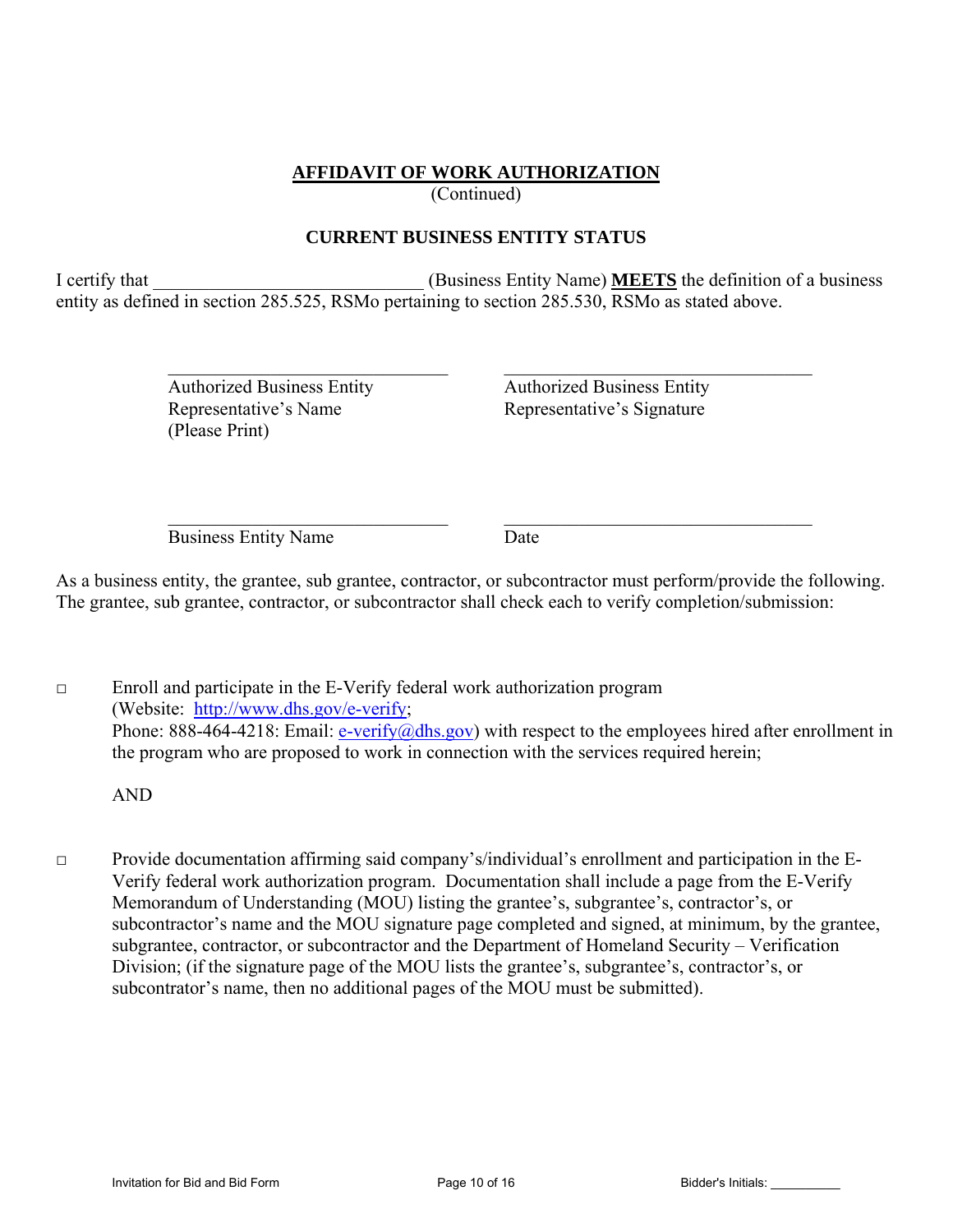# **CERTIFICATION REGARDING DEBARMENT, SUSPENSION, INELIGIBILITY AND VOLUNTARY EXCLUSION**

This certification is required by the regulations implementing Executive Order 12549, Debarment and Suspension, 43 CFR Part 12, Section 12.510, Participants' responsibilities. The regulations were published as Part VII of the May 26, 1988 Federal Register (pages 19160-19211). For further assistance in obtaining a copy of the regulations, contact the U.S. Department of the Interior, Acquisition and Assistance Division, Office of Acquisition and Property Management, 18<sup>th</sup> and C Streets, NW, Washington, D.C. 20240.

# (BEFORE COMPLETING CERTIFICATION, READ INSTRUCTIONS)

 (1) The prospective participant certifies, by submission of this proposal, that neither it nor its principals is presently debarred, suspended, proposed for debarment, declared ineligible or voluntarily excluded from participation in this transaction by any federal department or agency.

 (2) Where the prospective participant is unable to certify to any of the statements in this certification, such prospective participant shall attach an explanation to this proposal.

Name and Title of Authorized Representative

Signature Date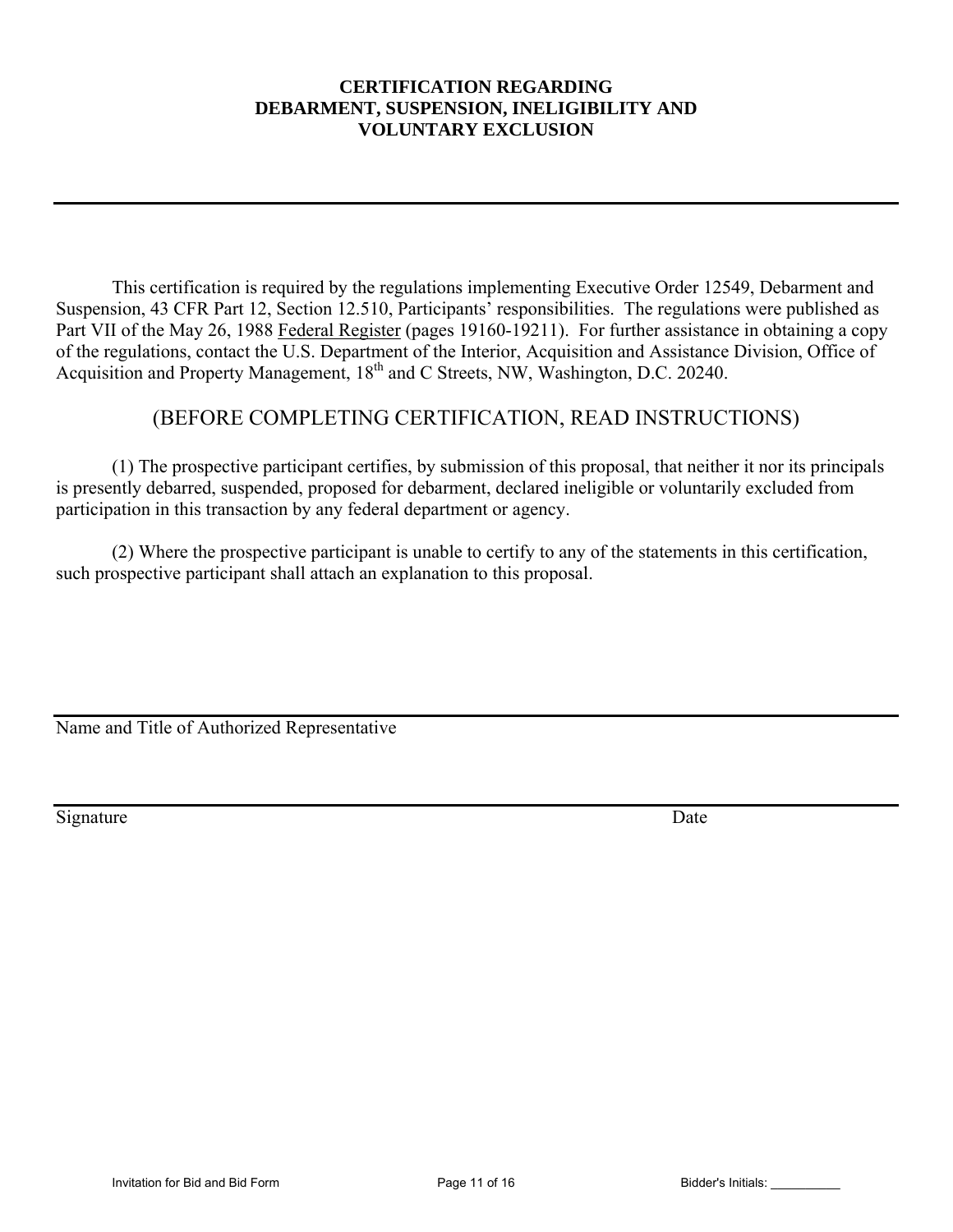## **Instructions for Certification**

1. By signing and submitting this proposal, the prospective participant is providing the certification set out below.

2. The certification in this clause is a material representation of fact upon which reliance was placed when this transaction was entered into. If it is later determined that the prospective participant knowingly rendered an erroneous certification, in addition to other remedies available to the federal government, the department or agency with which this transaction originated may pursue available remedies, including suspension and / or debarment.

3. The prospective participant shall provide immediate written notice to the person to which this proposal is submitted if at any time the prospective participant learns that its certification was erroneous when submitted or has become erroneous by reason of changed circumstances.

4. The terms "covered transaction", "debarred", "suspended", "ineligible", "participant", "person", "primary covered transaction", "principal", "proposal" and "voluntarily excluded", as used in this clause, have the meanings set out in the Definitions and Coverage Sections of rules implementing Executive Order 12549.

5. The prospective participant agrees by submitting this proposal that, should the proposed covered transaction be entered into, it shall not knowingly enter into any covered transaction with a person who is debarred, suspended, declared ineligible or voluntarily excluded from participation in this covered transaction, unless authorized by the department or agency with which this transaction originated.

6. The prospective participant further agrees by submitting this proposal that it will include this clause titled "Certification Regarding Debarment, Suspension, Ineligibility and Voluntary Exclusion", without modification, in all covered transactions and in all solicitations for covered transactions.

7. A participant in a covered transaction may rely upon a certification of a prospective participant in a covered transaction that it is not debarred, suspended, ineligible or voluntarily excluded from the covered transaction, unless it knows that the certification is erroneous. A participant may decide the method and frequency.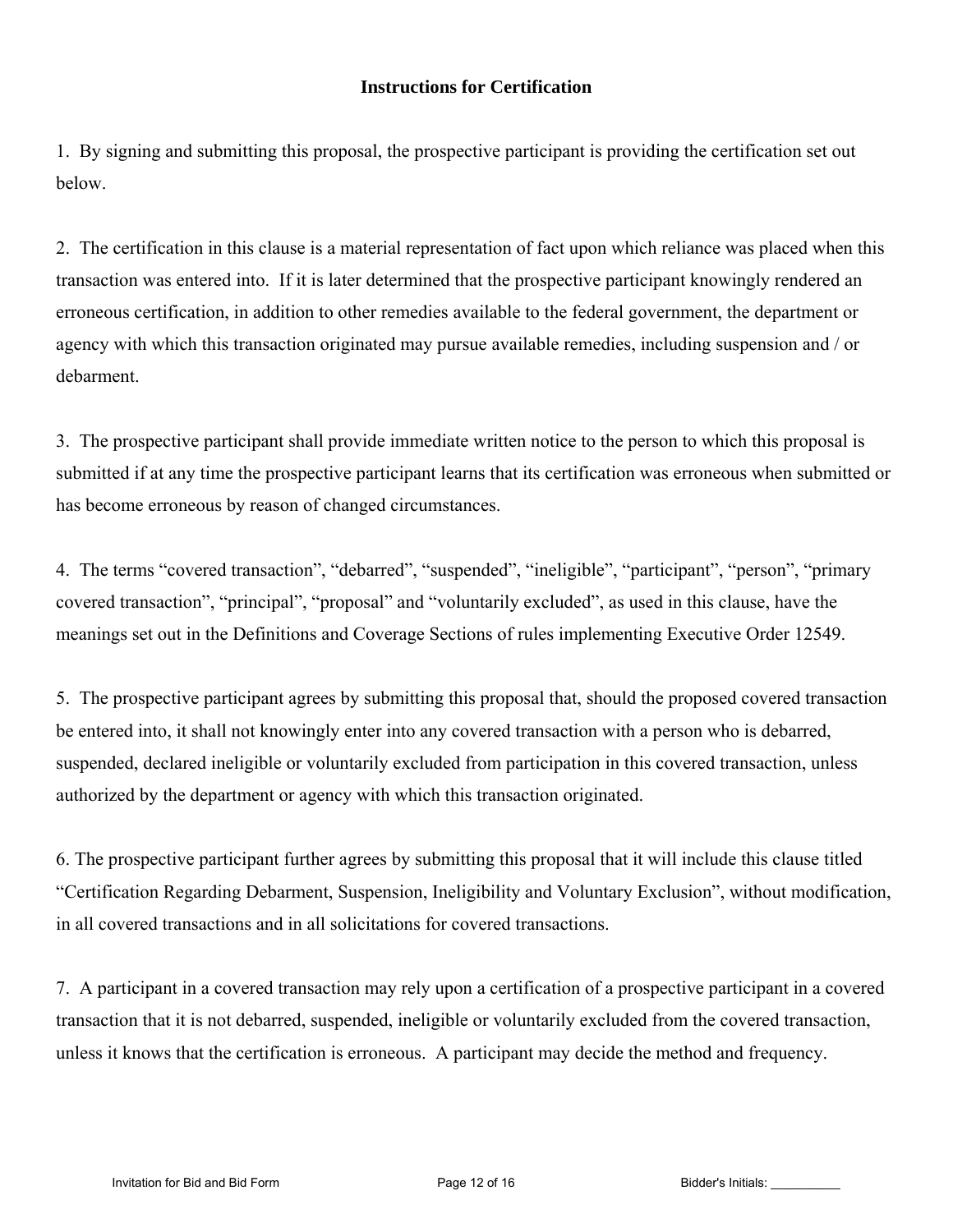The Jefferson County Sheriff's Office is seeking bids for directional radar trailers for use by the Special Operations Division. The equipment specifications are provided below, which will be for the purchase of up to two (2) directional radar trailers. The award will be based on the following criteria.

| Item#           | Specification                                                                                                      | Meets<br>Specification? |                |
|-----------------|--------------------------------------------------------------------------------------------------------------------|-------------------------|----------------|
|                 |                                                                                                                    |                         | N <sub>o</sub> |
| $\mathbf{1}$    | Construction - Steel trailer frame and fenders with aluminum display casing.                                       |                         |                |
| $\overline{2}$  | Paint - Graffiti resistant powder coat paint.                                                                      |                         |                |
| $\overline{3}$  | Trailer Hitch $-2$ " ball; removable (to be stored within the trailer when not in use).                            |                         |                |
| $\overline{4}$  | Towing Lights - DOT approved rear brake, turn signals, license plate, and side<br>markers with standard connector. |                         |                |
| 5               | Axle $-2,000$ lb. rated axle.                                                                                      |                         |                |
| 6               | Power Supply – 12V DC AGM deep cycle batteries with solar assisted recharge.                                       |                         |                |
| $\overline{7}$  | Wheels – Aluminum wheels with spare tire and locking lug nuts.                                                     |                         |                |
| $8\,$           | Display $-18$ " high intensity LED display.                                                                        |                         |                |
| $\overline{9}$  | Radar - Stationary Doppler Radar unit.                                                                             |                         |                |
| 10              | Violator Alert - Display flashes red and blue when preset threshold is exceeded.                                   |                         |                |
| 11              | Speed Sign - MUTCD compliant speed sign.                                                                           |                         |                |
| 12              | Display Protection $-3/16$ " display protection.                                                                   |                         |                |
| 13              | Cover - Trailer cover used to protect the trailer when not in use.                                                 |                         |                |
| 14              | Access Door - Lockable and weatherproof.                                                                           |                         |                |
| $\overline{15}$ | Leveling Jacks - Retractable.                                                                                      |                         |                |
| 16              | Axle Lock – Prevents rolling when trailer is parked on an incline.                                                 |                         |                |
| 17              | Warranty $-2$ year minimum warranty from the date of shipment.                                                     |                         |                |

Upon request of the agency, a working demonstration shall be provided by a representative of the bidder or by delivery of a sample unit to the agency within 15 working days of the written request. Any and all cost related to this demonstration shall be incurred by the bidder.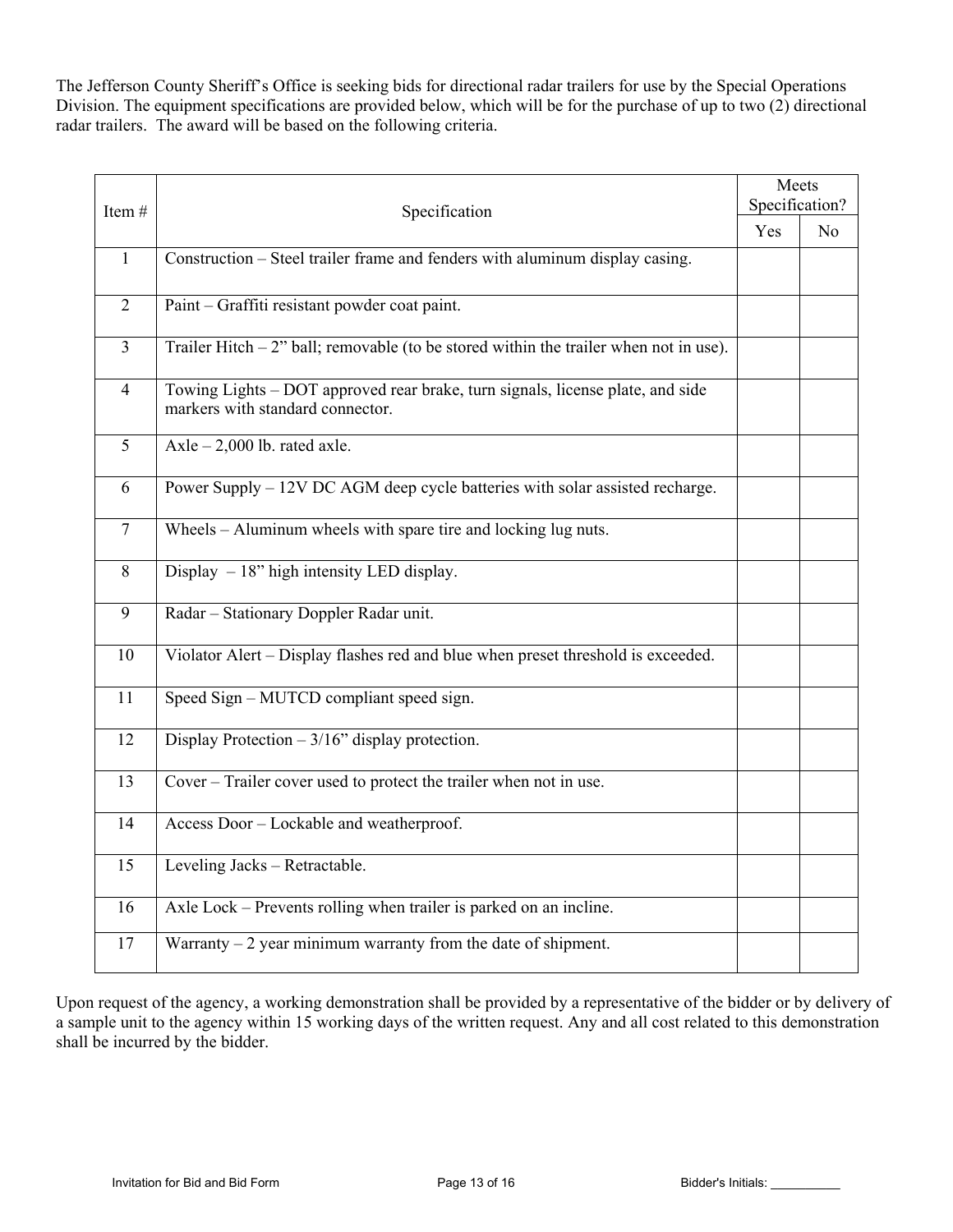Final determination of any purchase will not be exclusively on price. Factors that may be considered are price, ease of use, service, warranty, manufacturing support, and other areas determined by the agency.

Exceptions to Specifications

Bidder must provide detailed explanation for any specifications not fully met by the proposed product. Using the following format, indicate both the Item # and explanation for each exception taken.

If no exceptions are taken, state as such.

Line # Exception (use additional sheets if necessary)

[ ] Mark here if any additional pages of exceptions are to be attached as part of this bid.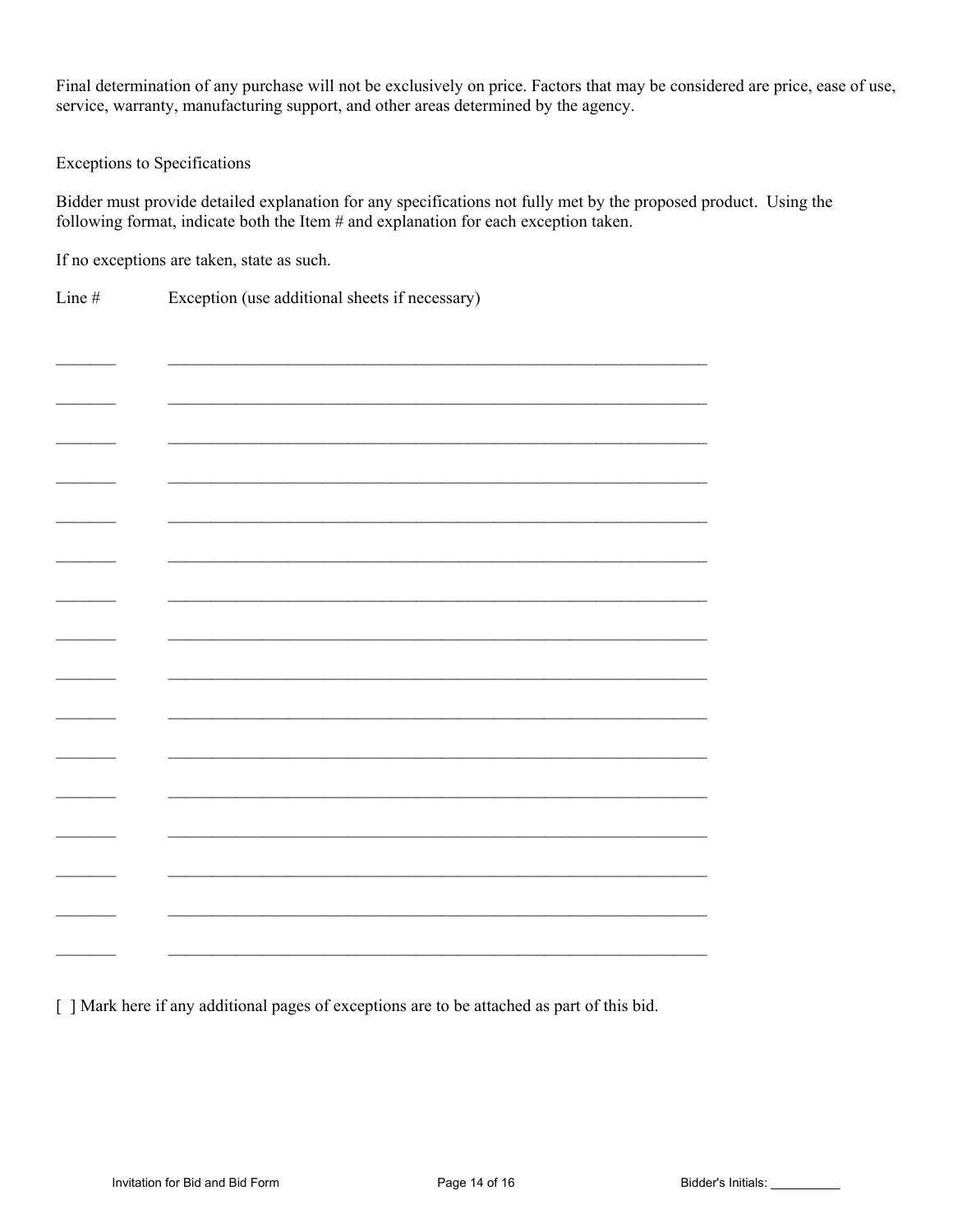## Bidder's Offering for directional radar trailers

\_\_\_\_\_\_\_\_\_\_\_\_\_\_\_\_\_\_\_\_\_\_\_\_\_\_\_\_\_\_\_\_\_\_\_\_ (Bidder) hereby submits the following bid for the above specifications. By my signature below, I am authorized to sign this bid and obligate the bidder to the offering, the terms and conditions, implied and included. If I am not the manufacturer of the item(s) bid, I am an authorized reseller, distributor or other legal representative of the manufacturer for the purpose of this bid and have the ability to deliver the product bid.

|                                                                                     | (manufacturer) (manufacturer) (model number)                                                                                             |                          |  |
|-------------------------------------------------------------------------------------|------------------------------------------------------------------------------------------------------------------------------------------|--------------------------|--|
|                                                                                     | Available Accessories (including Optional Features, Software, Maintenance and Services)<br>Attach additional pricing pages if necessary. |                          |  |
|                                                                                     |                                                                                                                                          |                          |  |
|                                                                                     | $\sim$ 8 each each example $\sim$ 8 each                                                                                                 |                          |  |
|                                                                                     | $\sim$ 8 each each $\sim$                                                                                                                |                          |  |
|                                                                                     |                                                                                                                                          |                          |  |
| [] corporation, [] partnership, [] sole proprietor, [] individual                   |                                                                                                                                          |                          |  |
| $\lceil$   manufacturer, $\lceil$   distributor, $\lceil$   agent, $\lceil$   other |                                                                                                                                          |                          |  |
| (guaranteed shipping days after receipt of order including weekends and holidays)   |                                                                                                                                          |                          |  |
|                                                                                     |                                                                                                                                          |                          |  |
|                                                                                     | (legal name of bidder)                                                                                                                   |                          |  |
|                                                                                     | (DBA if appropriate)                                                                                                                     |                          |  |
| (FIN or SS number)                                                                  |                                                                                                                                          | (signature of bidder)    |  |
|                                                                                     |                                                                                                                                          | (printed name and title) |  |
| $\overline{\phantom{a}}$ (address)                                                  |                                                                                                                                          |                          |  |
|                                                                                     | (city, state, zip)                                                                                                                       |                          |  |
|                                                                                     | $(phone)$ $(toll free)$ $(tall free)$ $(tax)$                                                                                            |                          |  |
|                                                                                     | Note all Exceptions taken on previous page (if none so state)                                                                            |                          |  |